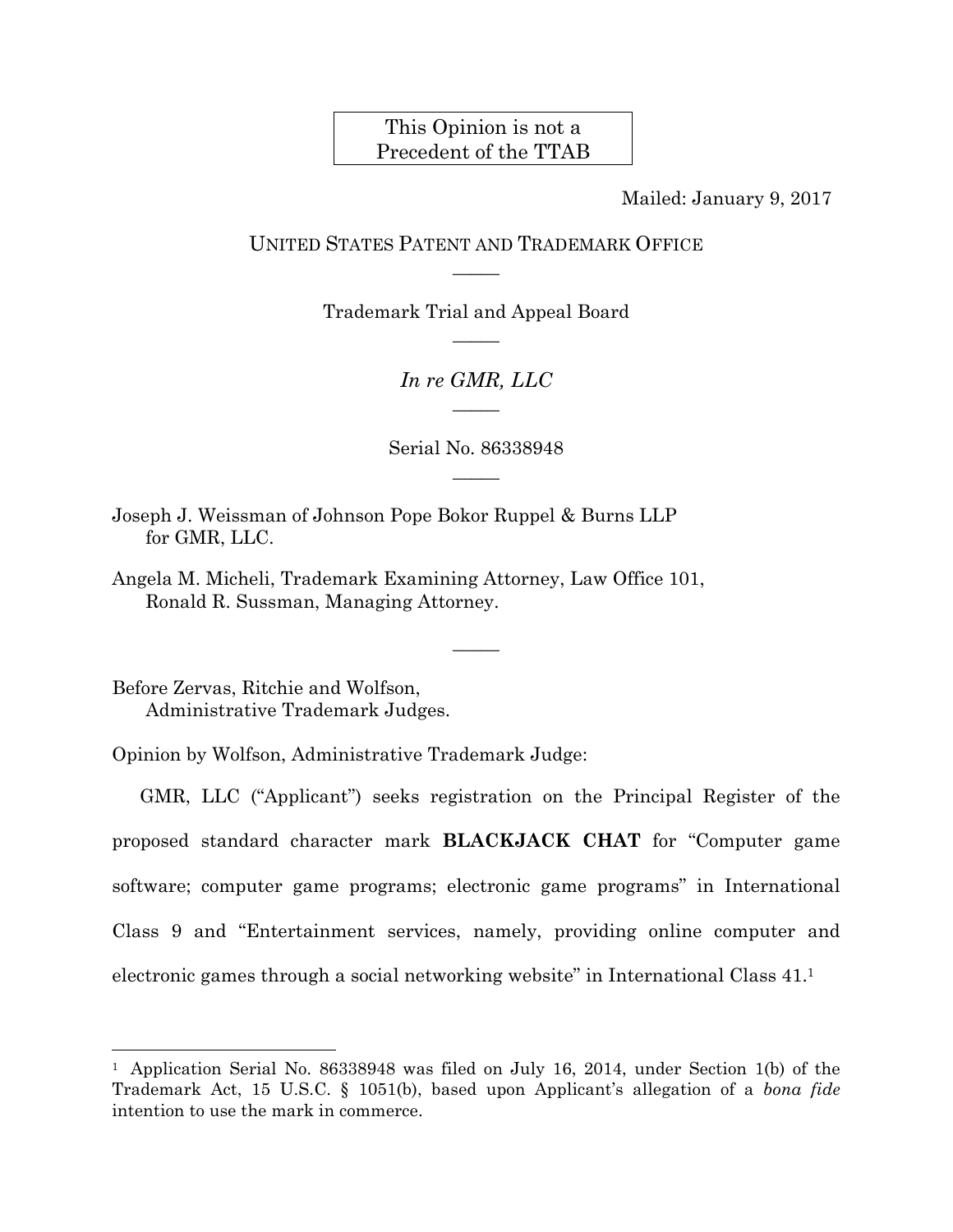The Examining Attorney determined that **BLACKJACK CHAT** is merely descriptive of Applicant's identified goods and services, and refused registration of Applicant's mark pursuant to Section 2(e)(1) of the Trademark Act, on the ground that the mark is merely descriptive of computer games that utilize the game play of the traditional card game known as blackjack "for matching users signed up to chat together."2

After the refusal was made final, Applicant timely appealed to the Board. The case is fully briefed. We affirm the refusal.

Section 2(e)(1) of the Trademark Act, 15 U.S.C.  $\S$  1052(e)(1), prohibits the registration of a mark which, when used on or in connection with the goods and services of the applicant, is merely descriptive of them. A term is merely descriptive if it immediately conveys knowledge of a significant quality, characteristic, function, feature or purpose of the goods or services it identifies. *See, e.g., In re Chamber of Commerce of the U.S*., 675 F.3d 1297, 102 USPQ2d 1217, 1219 (Fed. Cir. 2012); *In re Gyulay*, 820 F.2d 1216, 3 USPQ2d 1009 (Fed. Cir. 1987). When two or more merely descriptive terms are combined, the determination of whether the composite mark also has a merely descriptive significance turns on the question of whether the combination of terms evokes a non-descriptive commercial impression. If each component retains its merely descriptive significance in relation to the goods, the combination results in a composite that is itself merely descriptive. *In re Oppedahl & Larson LLP*, 373 F.3d 1171, 71 USPQ2d 1370, 1371 (Fed. Cir. 2004) (PATENTS.COM

 $\overline{a}$ 

<sup>2 6</sup> TTABVUE 5.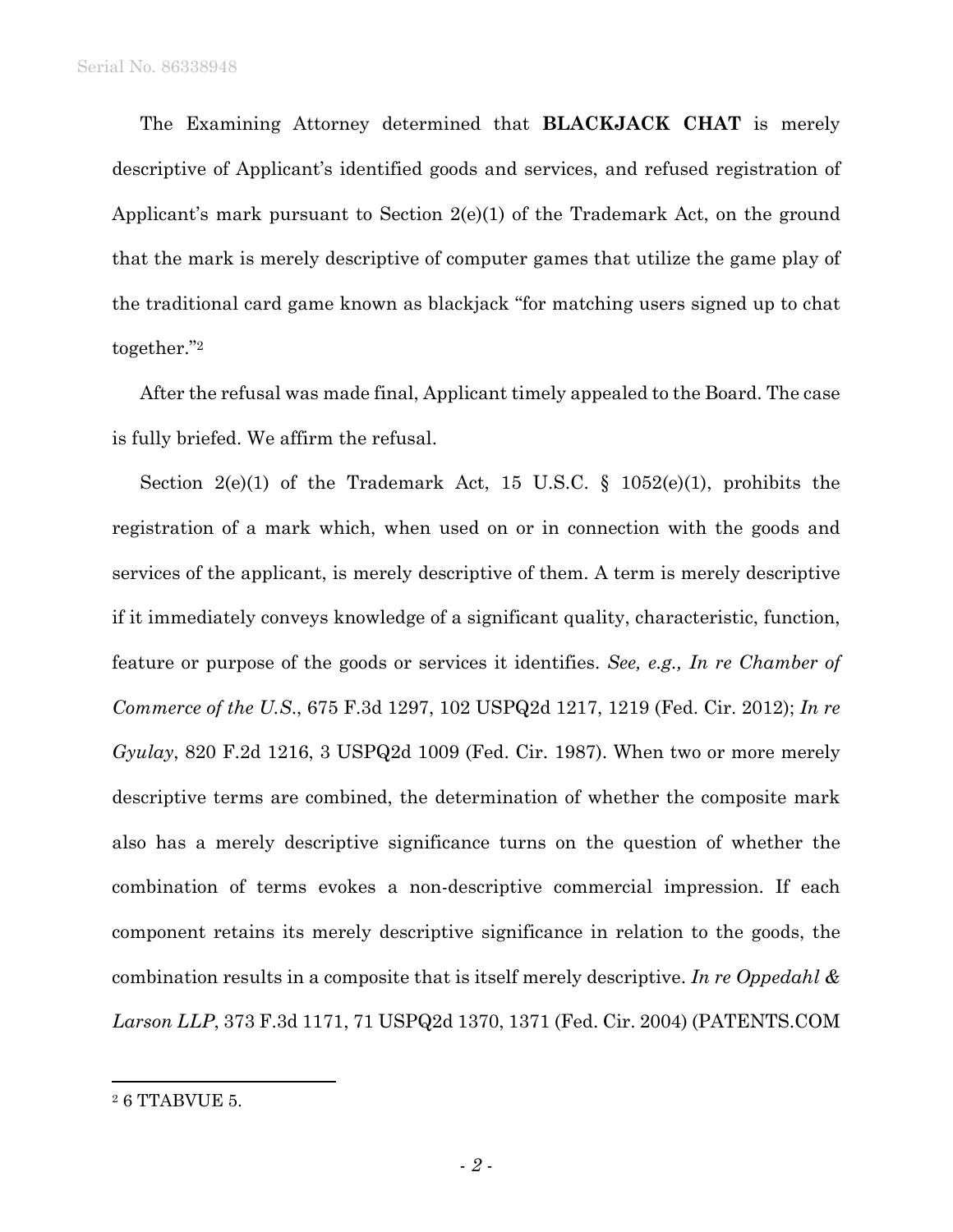1

merely descriptive of computer software for managing a database of records that could include patents, and for tracking the status of the records by means of the Internet). However, a mark comprising a combination of merely descriptive components is registrable if the combination of terms creates a unitary mark with a non-descriptive meaning, or if the composite has a bizarre or incongruous meaning as applied to the goods. *See In re Colonial Stores Inc.*, 394 F.2d 549, 157 USPQ 382 (CCPA 1968) (SUGAR & SPICE for "bakery products"); *In re Shutts*, 217 USPQ 363 (TTAB 1983) (SNO-RAKE for "a snow removal hand tool having a handle with a snow-removing head at one end, the head being of solid uninterrupted construction without prongs"). "If one must exercise mature thought or follow a multi-stage reasoning process in order to determine what characteristics the term identifies, the term is suggestive rather than merely descriptive." *In re Tennis in the Round, Inc.*, 199 USPQ 496, 497 (TTAB 1978). *See also In re Shutts*, 217 USPQ at 364-365; *In re Universal Water Systems, Inc.*, 209 USPQ 165, 166 (TTAB 1980).

The record shows that "blackjack" is defined as a "gambling card game in which players try to acquire cards with a face value as close as possible to 21 without going over."3 The word "chat" is defined as to "talk in a friendly and informal way," but it has a special meaning with respect to online content: to "exchange messages online in real time with one or more simultaneous users of a computer network."4 The

<sup>&</sup>lt;sup>3</sup> At http://www.oxforddictionaries.com/us/definition/american\_english/blackjack, accessed 11/04/2014, attached to Office Action of November 4, 2014, p. 2.

<sup>4</sup> At http://www.oxforddictionaries.com/us/definition/american\_english/chat, accessed 11/04/2014, attached to Office Action of November 4, 2014, p. 5.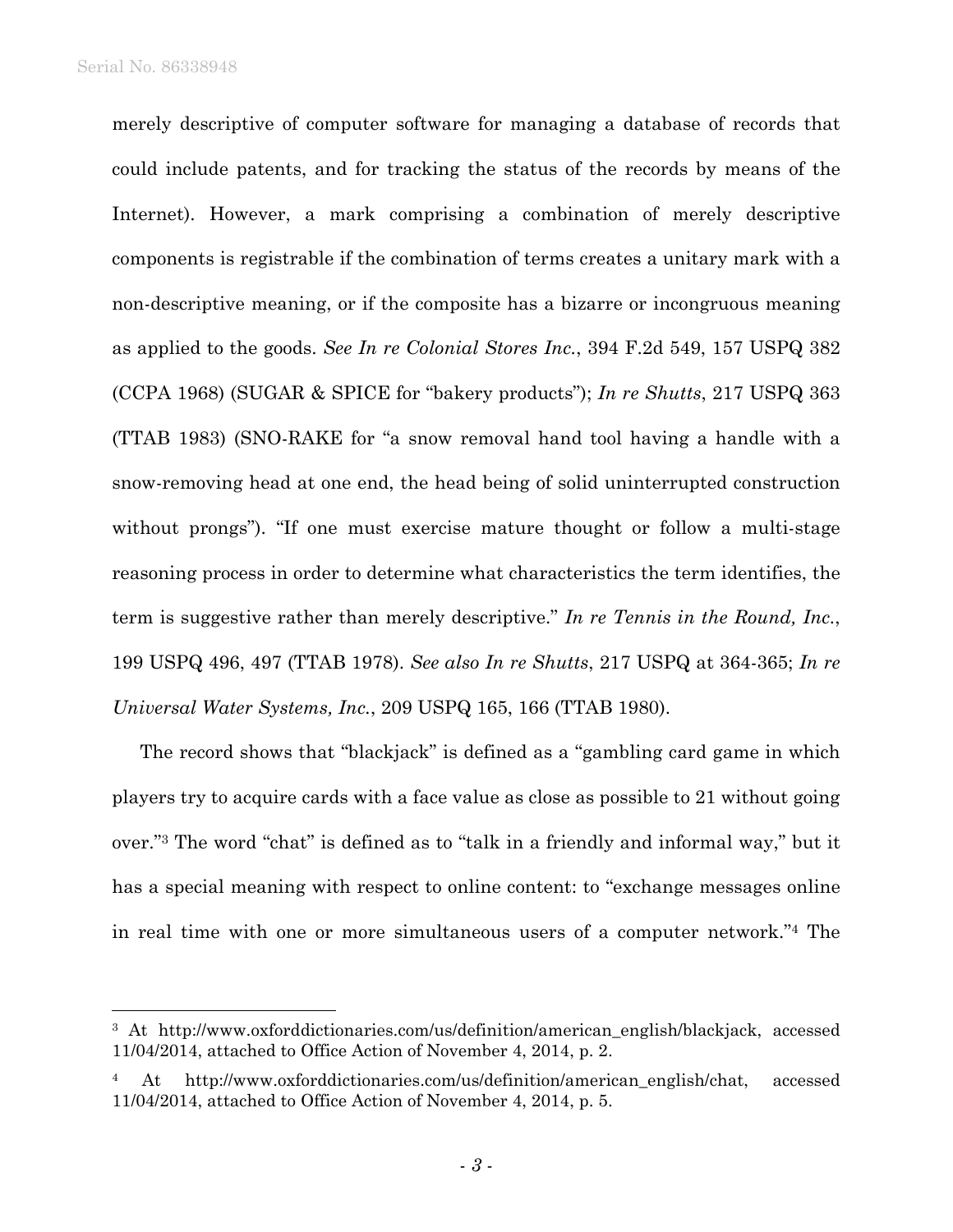Examining Attorney maintains that the proposed mark BLACKJACK CHAT is merely descriptive of computer games, provided online or as computer software programs "that have features of traditional blackjack games and include the ability to exchange messages online in real time with one or more simultaneous other players."5

Applicant does not argue that "chat" is non-descriptive of the goods or services, and the evidence demonstrates that it is not uncommon for computer games to come equipped with a chat feature. Supporting the finding that "chat" is merely descriptive, the Examining Attorney provided screenshots from eight third-party websites, including:

- 1. PokerStars.com, offering a "player chat" feature as part of an online poker card game.6
- 2. AppsGoneFree, advertising a "popular strategic word game" entitled "Wordbase" as having "just been updated with a much-requested feature" --

The new feature in question is none other than chat. Now, you can chat with your friends aka your opponents while playing Wordbase by accessing the new chat overlay.7

3. Xbox.com, offering "Xbox Live parties on Xbox 360" device:

Learn how to use Xbox Live chat on your Xbox 360 console to hold parties while watching movies or playing games.

The website also explains how to troubleshoot problems with "Xbox Live chat:"

l

<sup>5 6</sup> TTABVUE 2.

<sup>6</sup> At http://www.pokerstars.com/poker/room/features/tour/, accessed 11/04/2014; attached to Office Action of November 4, 2014, p. 34.

<sup>7</sup> At http://appadvice.com/appnn/2014/08/popular-strategic-word-game-wordbase-updatedwith-new-chat-feature, accessed 11/04/2014, attached to Office Action of November 4, 2014, p. 9.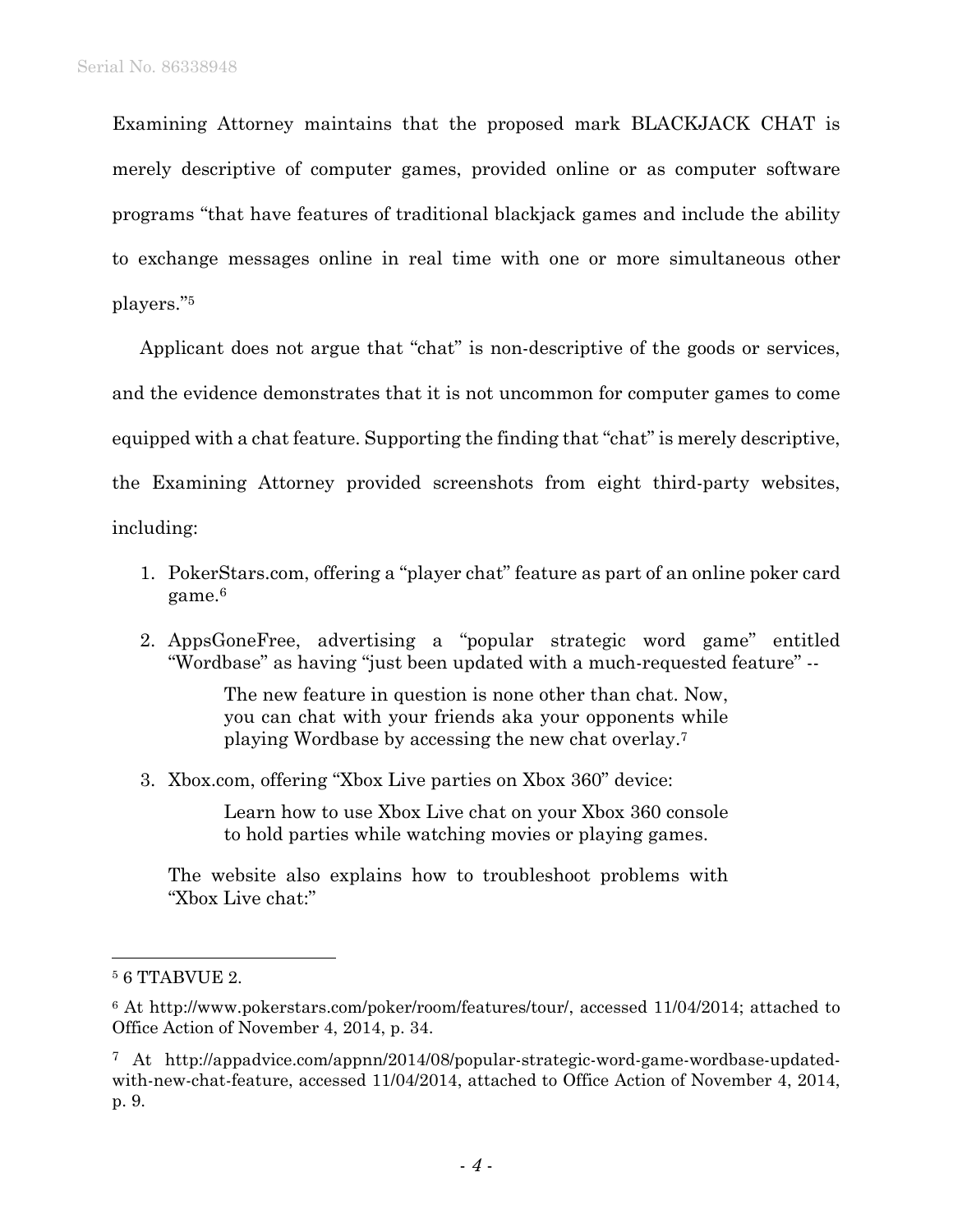[I]f you can't hear someone when using Xbox Live in-game or party chat on Xbox 360.8

4. The Playstation.com website, under the tab "Knowledge Center->Answer List->Answer Detail," advises users how to chat via voice and text:

> You can use the Party function to chat via voice and text with up to seven of your Friends and fellow players on the PS4 and PS Vita. The Party function is available while using a game or other application, even if the other people in the chat are using a different game or application. An additional benefit of Parties is they make it easy to invite people into the game you're playing, so you can keep everyone together from game to game."9

5. Maid Marian Entertainment Inc. advertises "role playing web games" on its website, touting that players can "chat with players around the world."<sup>10</sup>

Based on the above, we find that prospective consumers would immediately perceive from the proposed mark that Applicant's game software and online games have a chat feature.

With respect to the term BLACKJACK in the proposed mark, Applicant argues that it is "not used in the sense of a game of blackjack. There is no game of blackjack."11 Rather, Applicant asserts that the word "blackjack "refers to the clever fashion in which cards are used to match people for communicating"12 and therefore

1

<sup>8</sup> At http://support.xbox.com/en-US/browse/xbox-360/xbox-live/Features, accessed 11/04/2014, attached to Office Action of November 4, 2014, p. 31.

<sup>&</sup>lt;sup>9</sup> At https://support.us.playstation.com/app/answers/detail/a id/5117/~/ps4-party-and-chatinfo, accessed 11/4/2014; attached to Office Action of November 4, 2014, p. 20.

<sup>10</sup> At http://www.maidmarian.com/, accessed 11/04/2014, attached to Office Action of November 4, 2014, p. 23.

<sup>11 7</sup> TTABVUE 8.

<sup>12 7</sup> TTABVUE 7.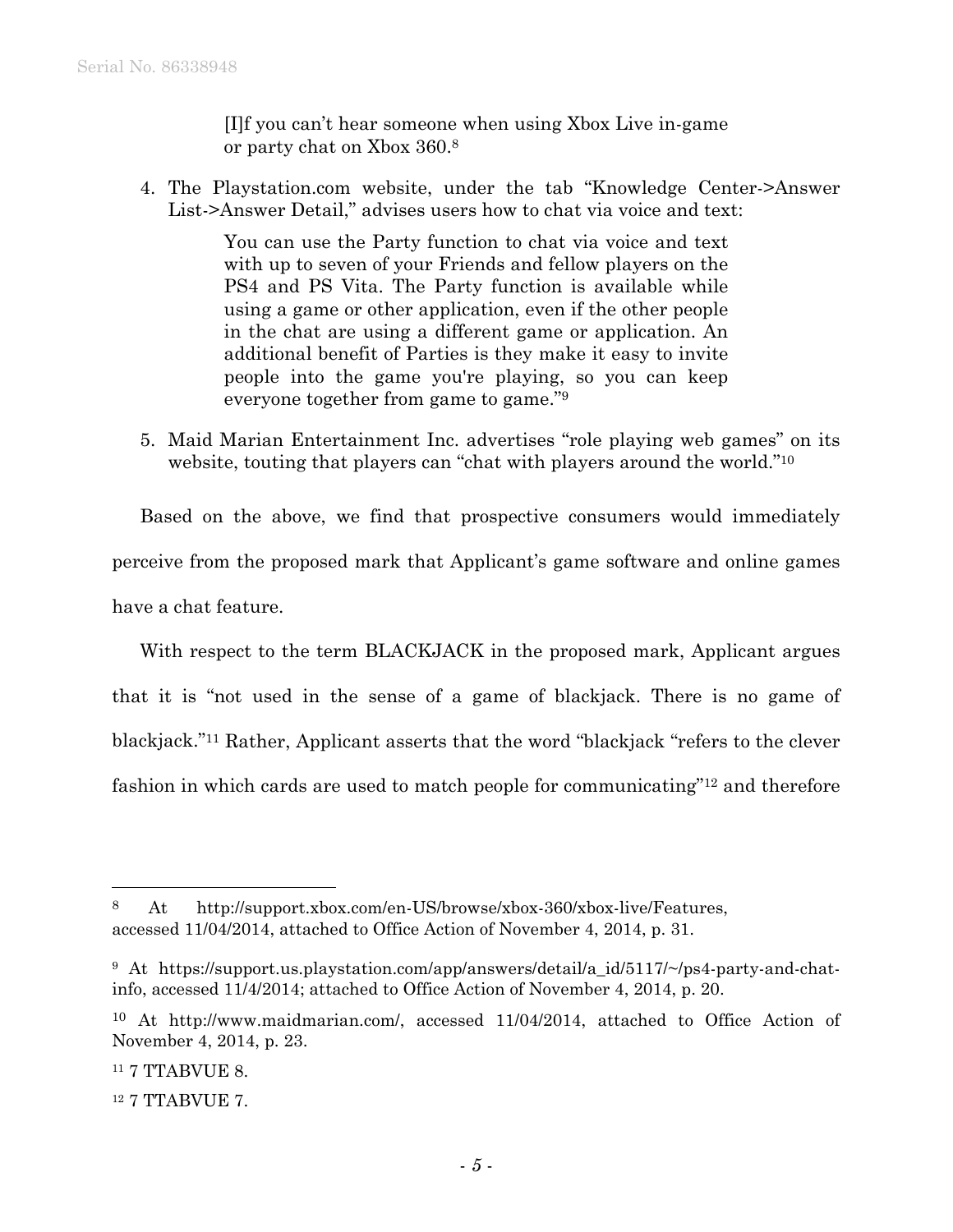"[a] mental leap is needed to understand that the term 'blackjack' relates instead to a fun way to match users at the website who are chatting."13

> [T]he games offered through the software do not feature any aspect of traditional blackjack. Instead, the term 'BLACKJACK' refers to the use of digital playing cards to 'match' users only so they can communicate (as in a blackjack deal that starts with two cards for each player). The actual games offered under the mark are unrelated to blackjack.14

We consider whether a mark is descriptive on the basis of the identification of goods or services in the application. The question of whether a particular term is merely descriptive must be determined not in the abstract or on the basis of guesswork, but in relation to the goods for which registration is sought, the context in which the term is used, and the possible significance the mark would have to the average purchaser because of the manner of its use or intended use. *See In re Chamber of Commerce of the U.S*., 102 USPQ2d at 1219 (citing *In re Bayer Aktiengesellschaft*, 488 F.3d 960, 963-64, 82 USPQ2d 1828, 1831 (Fed. Cir. 2007)). Descriptiveness of a mark is not considered in the abstract. *In re Bayer Aktiengesellschaft*, 82 USPQ2d at 1831. The question is not whether someone presented only with the mark could guess the goods or services listed in the identification. Rather, the question is whether someone who knows what the goods or services are will understand the mark to convey information about them.

 $\overline{a}$ 

<sup>13</sup> May 4, 2015 Response to Office Action of November 4, 2014.

<sup>14 7</sup> TTABVUE 5.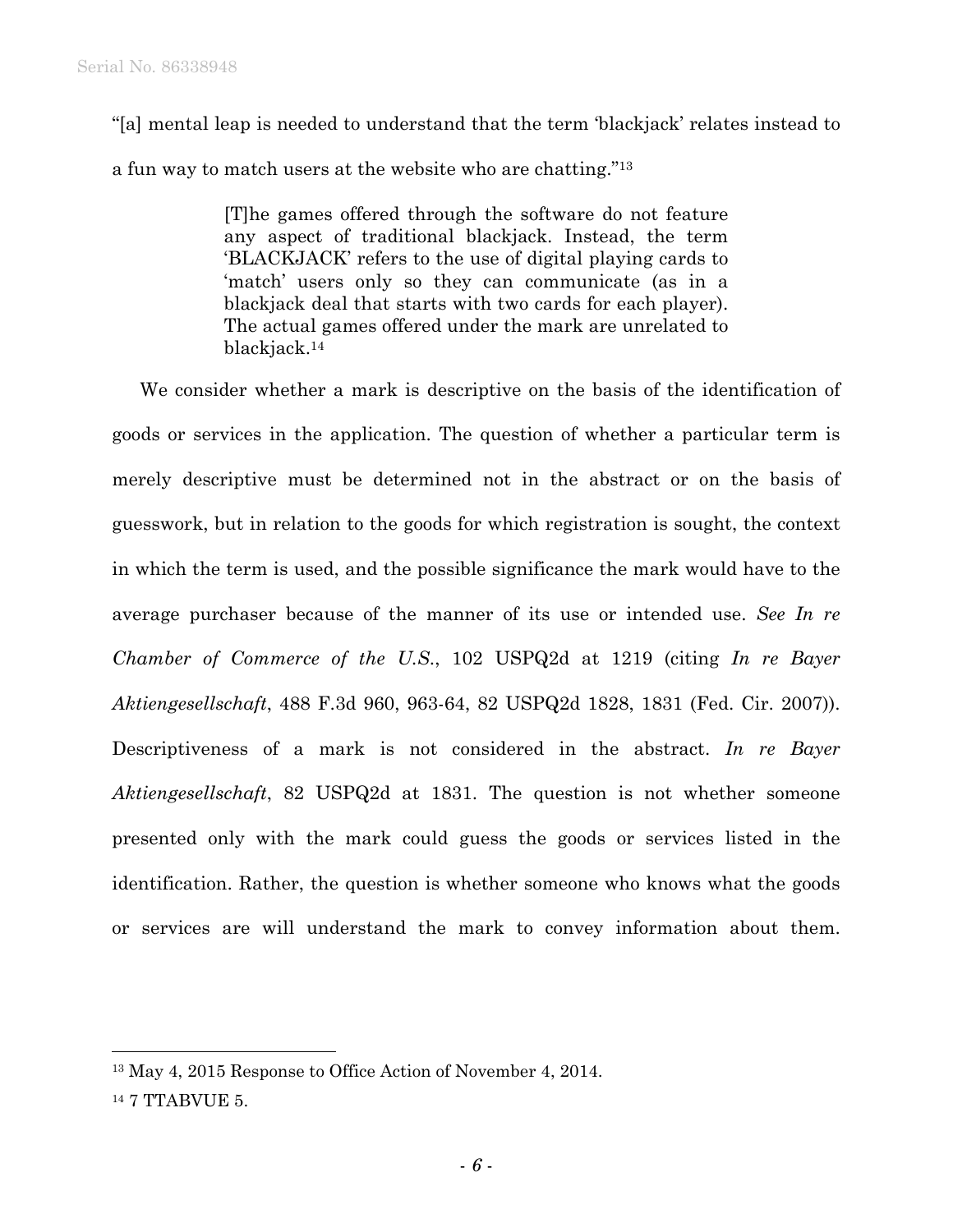l

*DuoProSS Meditech Corp. v. Inviro Medical Devices Ltd*., 695 F.3d 1247, 103 USPQ2d 1753, 1757 (Fed. Cir. 2012).

Because Applicant's identifications provide for electronic games, and "blackjack" is a game, upon encountering the term "blackjack" in the proposed mark BLACKJACK CHAT, users will immediately believe that Applicant's goods and services are a means for playing the game of blackjack, or include significant features taken from the game of blackjack. It is immaterial if, in actual use, Applicant does not offer a traditional game of "blackjack."15

In light of the above, we find that the terms BLACKJACK and CHAT in the mark are merely descriptive of features of the goods and services. Moreover, when combined, "each component term retains its merely descriptive significance in relation to the goods [and services]," resulting in a composite phrase that is also merely descriptive. *In re Cannon Safe, Inc*., 116 USPQ2d 1348, 1351 (TTAB 2015) (SMART SERIES merely descriptive of metal gun safes). *See also In re Phoseon Tech., Inc.*, 103 USPQ2d 1822, 1824 (TTAB 2012) (SEMICONDUCTOR LIGHT MATRIX in its entirety is merely descriptive, "because as the words are combined they do not create a meaning different from the individual elements"); *In re King Koil Licensing Co*., 79 USPQ2d 1048, 1052 (TTAB 2006) (THE BREATHABLE MATTRESS merely descriptive of beds, mattresses, box springs, and pillows where the evidence showed that the term "BREATHABLE" retained its ordinary dictionary meaning when

<sup>&</sup>lt;sup>15</sup> We note, nonetheless that although Applicant asserts that its users do not play "blackjack," *per se*, there is a game of chance in the matching process offered by Applicant via the digital playing cards employed in its computer games and electronic services.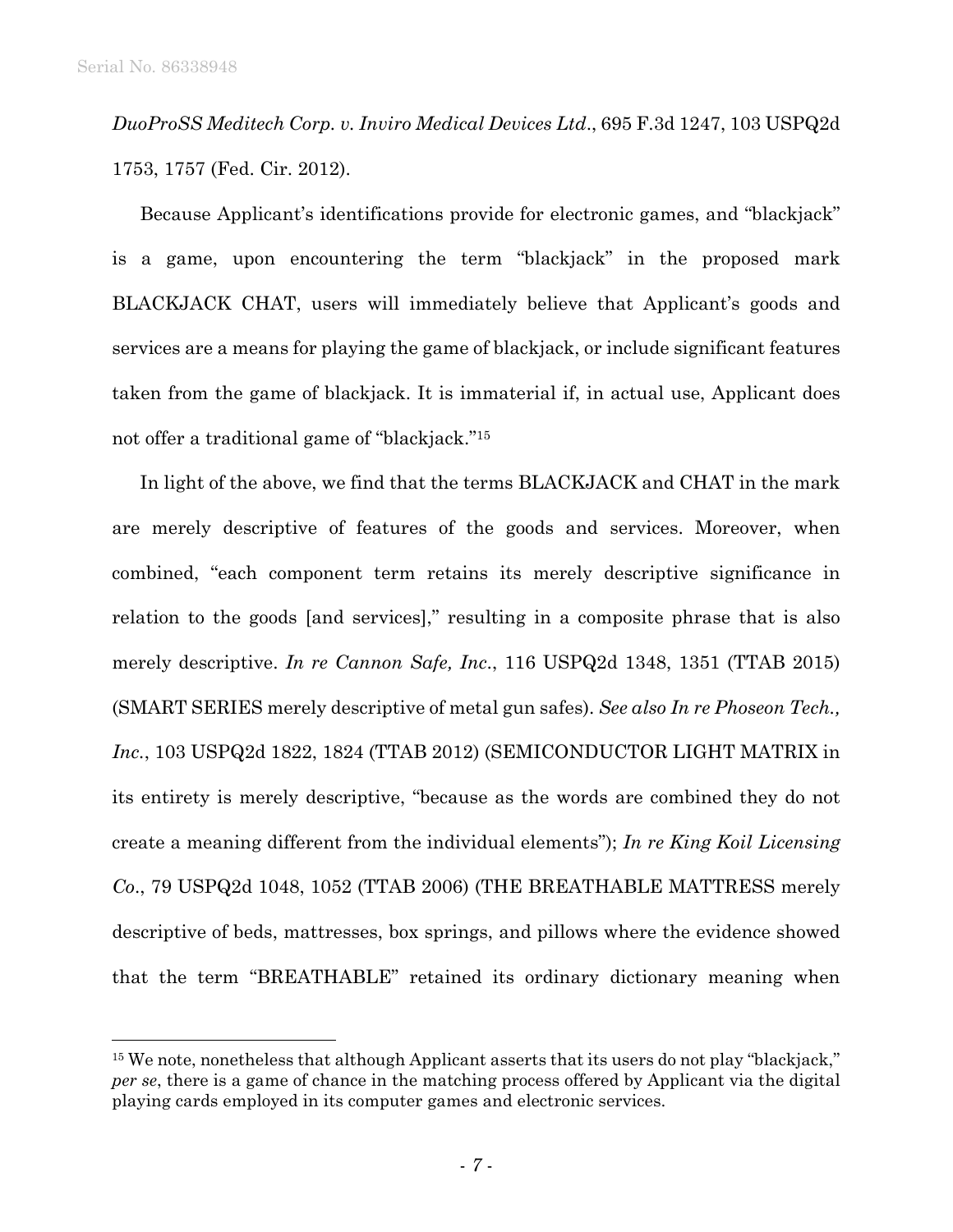combined with the term "MATTRESS" and the resulting combination was used in the relevant industry in a descriptive sense); *In re Putman Publishing Co.*, 39 USPQ2d 2021 (TTAB 1996) (FOOD & BEVERAGE ONLINE merely descriptive of news and information services in the food processing industry). Immediately upon encountering the mark BLACKJACK CHAT, users will perceive that Applicant's computer games involve playing a version of blackjack in order to be matched up with other users with whom they are chatting.

Applicant argues that the prior registrations for the marks GRAND THEFT AUTO and TOMB RAIDER, submitted by Applicant during prosecution, illustrate that "the Examiner's position is faulty" because "both of these marks are more descriptive of their respective games than BLACKJACK CHAT is here."16 We disagree that the registration of these marks compels a different decision. Neither of those marks immediately describes the play of the game or the users' interactions with each other. Moreover, as is often stated, each case must stand on its own record and the Board is not bound by the actions of prior examining attorneys. *See In re Nett Designs*, 236 F.3d 1339, 57 USPQ2d 1564, 1566 (Fed. Cir. 2001) ("Even if some prior registrations had some characteristics similar to [applicant's] application, the PTO's allowance of such prior registrations does not bind the board or this court.").

In light of the above, we find that Applicant's composite term "BLACKJACK CHAT," when viewed in relation to Applicant's goods and services, immediately

1

<sup>16 4</sup> TTABVUE 8-9.